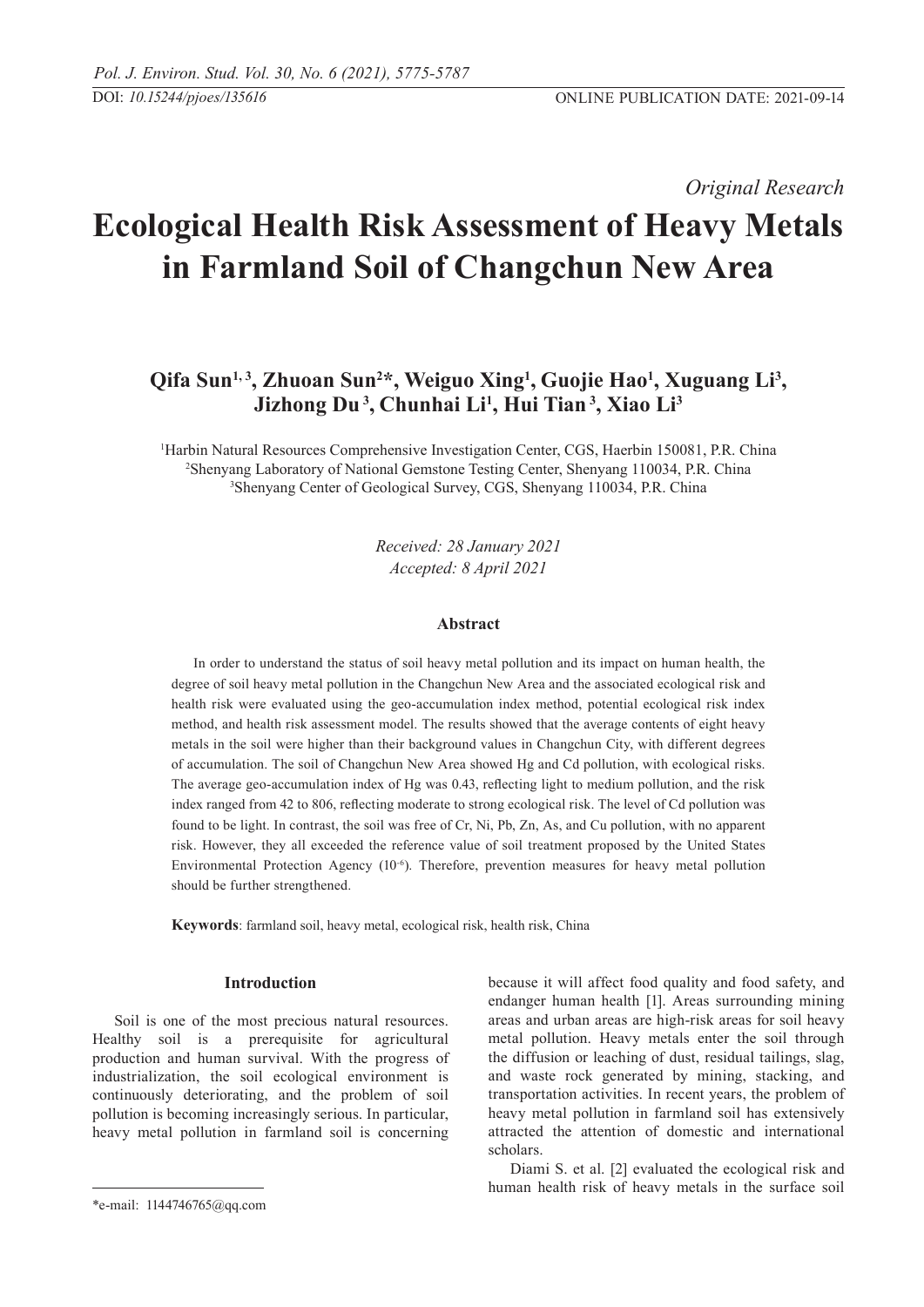of an iron mine area in Malaysia, and found that Cd, Pb, As, and Cu exhibited low ecological risk, without any non-carcinogenic risk, but As exhibited high potential carcinogenic risk. Obiora S.C. et al. [3] studied the degree of heavy metal pollution in cultivated land around a zinc mining area in Southeast Nigeria, and reported over standard rates of Pb and Zn to be 87% and 31%, respectively. Nihal G. et al. [4] evaluated the degree of soil pollution, and potential ecological and health risks of MSW disposal near Ramsar area, Assam state, India, and found that zinc was significantly enriched, manganese was slightly to moderately enriched, and chromium intake posed a serious threat to human health. Enkhxhimeg B. et al. [5] evaluated the human health and potential ecological risks of soil heavy metal pollution in the ger district of Ulaanbaatar City, Mongolia, and found that soil heavy metal pollution was relatively high. The ecological risk of chromium and arsenic is higher than that of other heavy metals. Wang X.M. et al. [6] studied heavy metals in farmland soil around a coal mine in Huainan, and found that the concentrations of Pb, Cd, Zn, and Cu in the soil were significantly higher than their background values in Huainan, reflecting a mild to moderate risk level. Jiang H.H. et al. [7] evaluated the ecological and human health risks of heavy metals in soil. The results showed that industrial activities are the largest contributor ecological risk, and agricultural production is the largest contributor to human health risk. Heavy metals

in farmland soil have adverse effects on the ecology and human health. Cao Q. et al. [8] analyzed the distribution characteristics and harmfulness of heavy metals in vegetable soil in greenhouse with time. The contents of Ni, Cu, Zn, Cd, and Pb in greenhouse vegetable soils (GVS) reached peak values over a period of 6-10 years or 11-15 years, reflecting high metal accumulation. In addition, the concentration of Cr in GVS over the first decade was significantly higher than that in the second decade, which may be related to its bioaccumulation and leaching. Tian M.L. et al. [9] assessed As, Cd, Sb, Pb, Zn, and Cu pollution in paddy soil in an area affected by mining activities in Nandan, Guangxi, and found that Cd and As were seriously exceeded the standards.

The Changchun New Area is the  $17<sup>th</sup>$  national level new area approved by the State Council on February 3, 2016. It is located in Changchun City, Jilin Province, including Shuangde township of Chaoyang District, Fenjin township of Kuancheng District, Longjia town of Erdao District, and Xiyingcheng street of Jiutai District. It is a modern new area integrating economic development, green ecology and other elements. The law of heavy metal pollution in the Changchun New Area has been studied. Yang Z.P. et al. [10] evaluated heavy metals in the dust near the surface of Changchun City, mainly to assess potential health risks. Li H.J. et al. [11] analyzed the enrichment and transformation of heavy metals in the soil of coal mine wasteland by various plants. However, heavy metal pollution of farmland



Fig. 1. Location map of sample collection points.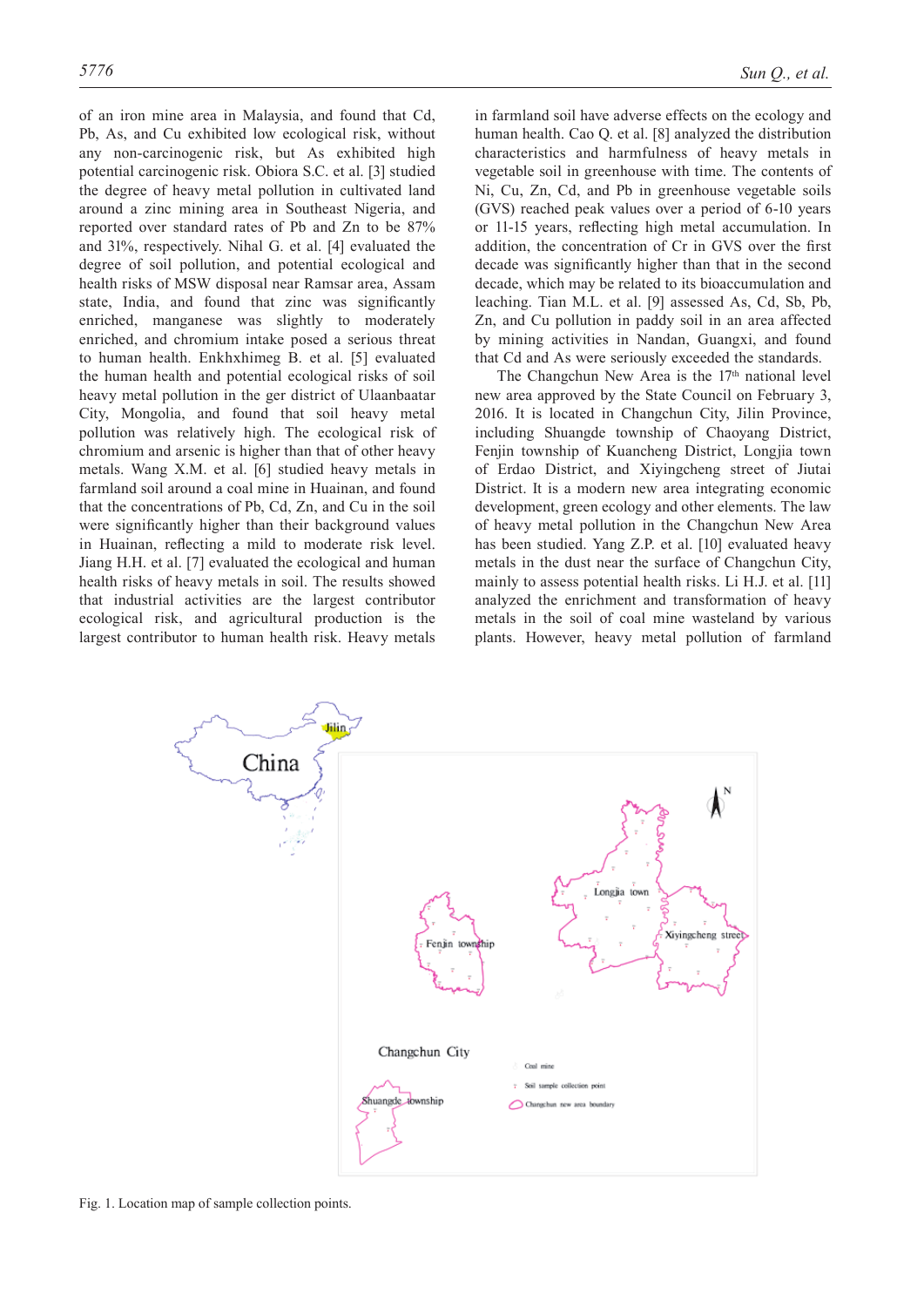soil over a wide range of the Changchun New Area has not been investigated thus far. Therefore, investigating heavy metals in farmland soil in the Changchun New Area is of high significance.

In this study, the pollution characteristics and ecological risk of heavy metals in farmland soil were systematically analyzed, and the human health risks of heavy metals were evaluated to establish a basis for scientific and reasonable prevention and control of farmland soil pollution, ecological environment protection, and ensuring healthy life of residents. The findings will contribute toward promoting the economic development of the economic circle and urban agglomeration and the comprehensive revitalization of the old northeast industrial base.

#### **Materials and Methods**

#### Sample Collection and Testing

In the study area, surface soil samples were collected from cultivated land or garden land using the grid sampling method, with a sampling density of 0.47/km2 . Taking the GPS positioning sampling point as the center, 3-5 sampling points were selected by radiating 30-50 m around. In the sampling process, 0-20 cm surface soil samples were directly collected using a wooden shovel, avoiding uneven and unrepresentative sections, such as ditches, ridges, roadsides, forest belts, and old house foundations. The soil was broken up at each sample separation point. After removing plant root system, straw, stones, and other sundries, the soil was fully mixed and stored in 1.0-1.5 kg bags. The soil samples were dried, crushed, and sent to the laboratory for testing after passing through a 20 mesh nylon sieve. Samples of equal weights  $(1.41-2.35 \text{ km}^2)$  within a large grid were combined into one analysis sample. In total, 230 single point samples of surface soil and 50 combined analysis samples were collected from within the entire study area. Fig. 1 shows the distribution of sites from which the combined analysis samples were collected.

Sample testing was performed at the Northeast Mineral Resources Supervision and Testing Center of the Ministry of Land and Resources in accordance with the technical requirements for analysis of samples for eco geochemical evaluation (DD 2005-03)[12]. The analysis indices, determination methods, and detection limits are shown in Table 1. The accuracy and precision were controlled by national first-class reference materials, and the qualification rate of element analysis accuracy and precision was higher than 98%; the reporting rate of element analysis was higher than 99.6%.

## Evaluation Method

#### *Evaluation of Heavy Metal Pollution in Soil*

The land accumulation index method proposed by German scientist Muller G [13] was adopted to evaluate the degree of soil heavy metal pollution. The calculation formula is as follows:

$$
I_{geo} = \log_2 \left[ \frac{C_i}{k \times S_i} \right] \tag{1}
$$

...where *I geo* represents the geo-accumulation index of heavy metal i;  $C<sub>i</sub>$  represents the actual measured value of heavy metal i in soil; Si represents the reference value; k is the correction coefficient, generally 1.5. The background value of heavy metal elements in the soil of Changchun City (obtained from the statistics of 1:250000 land quality geochemical survey data of Changchun City) was set as the reference value. The assessment grade of heavy metal pollution was divided according to the cumulative index of *I geo* [14] (Table 2).

## Ecological Risk Assessment of Heavy Metals in Soil

Hakanson's potential ecological hazard index method was used to evaluate the ecological risk of heavy metals in the soil of the study area. This method not only refers to the material content of heavy metals, but also relates to the ecological, environmental, and toxicological effects of heavy metals. It is widely used in ecological risk assessment at present [15-17]. The calculation formula is as follows:

Index Determination method Detection limit Index Determination method Detection limit Cr Pb | X ray fluorescence spectrometry | 2 | Ni | Plasma emission spectrometry | 1  $3$  Cu Plasma emission spectrometry 1  $\mathbb{Z}$ n | 1 | Mn | 10 As Atomic fluorescence spectrometry 0.2 Cd Plasma mass spectrometry 0.02  $Hg$  0.0005 pH PH meter electrode method 0.10

Table 1. Element analysis method and detection limit (mg·kg-1).

Note: pH is dimensionless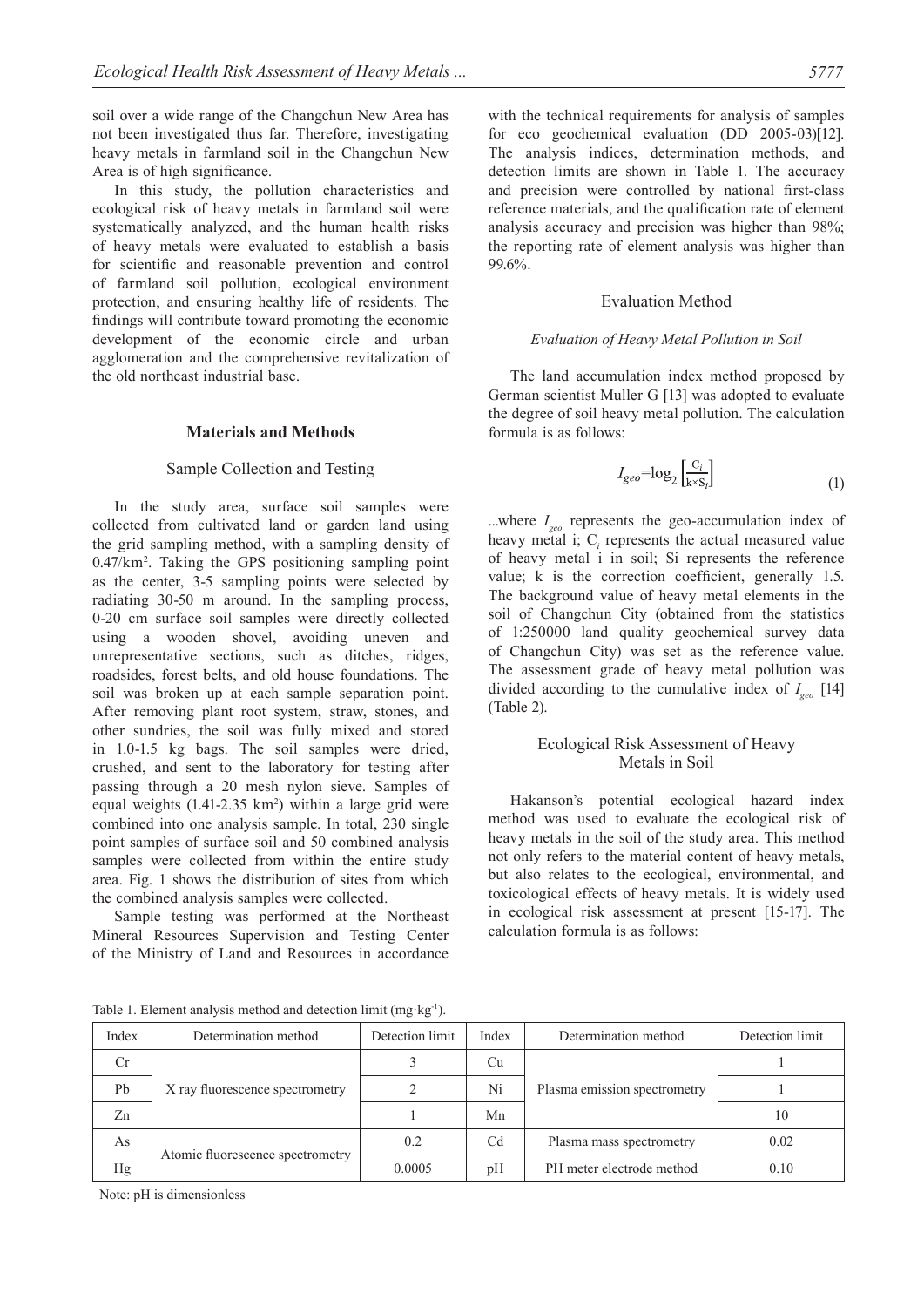| Land accumulation<br>$indexI_{\text{geo}}$ | Level  | Pollution degree                      |
|--------------------------------------------|--------|---------------------------------------|
| $I_{geo}$ <0                               | $_{0}$ | Pollution-free                        |
| $0 \leq I_{geo} < 1$                       | 1      | Light pollution                       |
| $1 {\leq} I_{geo}{<}2$                     | 2      | Medium pollution                      |
| $2 \leq I_{geo} < 3$                       | 3      | Medium to heavy pollution             |
| $3 \leq I_{geo} < 4$                       | 4      | Heavy pollution                       |
| $4 \leq I_{geo} < 5$                       | 5      | Heavy to extremely heavy<br>pollution |
| $5 \leq I$                                 | 6      | Extremely heavy pollution             |

Table 2.  $I_{\text{geo}}$  index and the criteria of pollution grade.

$$
RI = \sum_{i=1}^{n} E_r^i = \sum_{i=1}^{n} (T_r^i \times C_f^i) = \sum_{i=1}^{n} (T_r^i \times \frac{C_i}{C_n^i})
$$
 (2)

...where  $C_f^i$  is the pollution index of a metal;  $C_i$  is the measured value of a heavy metal in soil;  $C_n^i$  is the reference value of a certain heavy metal (background value of heavy metal in Changchun soil);  $E_r^i$  is the potential ecological risk index of a single heavy metal;  $T_r^i$  is the toxicity response parameter of a heavy metal; *RI* is the total potential ecological risk index. The Toxicity Coefficient of each heavy metal is as follows:  $Zn = \langle CR = Mn = 2 \langle Cu = Ni = Pb = 5 \langle As = 10 \rangle$  $Cd = 30 \leq Hg = 40$  [18-19]. Single factor potential ecological hazards and total potential ecological hazards were classified according to  $E_r^i$  and  $RI$  (Table 3).

## Human Health Risk Assessment of Heavy Metals in Soil

The health risk assessment model published by USEPA was used to assess human health risks. The assessment steps included exposure calculation and risk characterization. Soil heavy metals are absorbed by humans through plants in three ways: oral direct intake, respiratory inhalation, and skin contact, which pose non-carcinogenic and carcinogenic risks to human health. These risks were characterized in this study. (1) Exposure calculation

The daily average carcinogenic and noncarcinogenic heavy metal exposure pathways were calculated as follows:

$$
ADD_{\text{sing}} = \frac{C_i \times \text{IngR} \times \text{EF} \times \text{ED}}{\text{BW} \times \text{AT}} \times 10^{-6}
$$
 (3)

$$
ADD_{i\text{inh}} = \frac{C i \times InhR \times EF \times ED}{PEF \times BW \times AT}
$$
 (4)

$$
ADD_{iderm} = \frac{C_i \times S A \times S L \times ABS \times EF \times ED}{BW \times AT} \times 10^{-6}
$$
(5)

...where *ADD*<sub>ing</sub>, *ADD*<sub>inh</sub>, and *ADD*<sub>iderm</sub> represent the daily average exposure of a heavy metal through oral intake, respiratory intake, and skin contact, respectively, and CI represents the concentration of a heavy metal pollutant in soil. The exposed skin area was calculated according to the exposed skin area of Chinese people in different seasons and the climate characteristics of Changchun City according to Mielczarek A. et al. [20]. Other parameters were referred from HJ 25.3-2014 [21] and human parameters issued by the US EPA [22] (Table 4).

The average daily exposure of carcinogenic heavy metals in children is different from that in adults. It is necessary to calculate the exposure of children and adults separately, then weight the average, and finally allocate the exposure to the entire life cycle. The calculation formula is as follows:

$$
LADD_{\text{sing}} = \frac{C_i \times EF}{AT} \left( \frac{IngR_{child} \times ED_{child}}{BW_{child}} + \frac{IngR_{aduli} \times ED_{aduli}}{BW_{aduli}} \right) \times 10^{-6}
$$
\n
$$
(6)
$$

$$
LADD_{i} = \frac{C_i \times EF}{PEF \times AT} \times \left(\frac{InhR_{child} \times ED_{child}}{BW_{child}} + \frac{InhR_{adul} \times ED_{adult}}{BW_{adult}}\right)
$$
\n(7)

$$
LADD_{\text{idern}} = \frac{C i \times EF \times SL \times ABS}{AT} \times \left(\frac{S A_{child} \times ED_{child}}{BW_{child}} + \frac{S A_{adul} \times ED_{adul}}{BW_{adul}}\right) \times 10^{-6}
$$
\n(8)

(2) Risk characterization

$$
HQ = \sum HQ_i = \sum \frac{ADD_{i_{\text{ing}}} + ADD_{i_{\text{inh}}} + ADD_{i_{\text{derm}}}}{RjD_i}
$$
(9)

$$
CR = \sum CR_i = \sum (ADD_{i\text{ing}} + ADD_{i\text{inh}} + ADD_{i\text{derm}}) \times SF
$$
 (10)

In the formula, *HQ* refers to the non-carcinogenic risk index of all heavy metals;  $HQ<sub>i</sub>$  refers to the noncarcinogenic risk index of a single heavy metal I; *RfD* refers to the non-carcinogenic daily average intake of heavy metal i.  $HQ$  or  $HQ_i<sup>2</sup>1$  indicates that the noncarcinogenic risk can be ignored, otherwise, the non-

Table 3. Indices used to assess the potential ecological risk status.

| Ecological hazards                                              | Slight | Medium    | Strong  | Very strong | Extremely strong |
|-----------------------------------------------------------------|--------|-----------|---------|-------------|------------------|
| Potential ecological hazard index of single heavy metal $E^i$ . | $<$ 40 | $40 - 80$ | 80-160  | 160-320     | >320             |
| Total potential ecological hazard index RI                      | < 150  | 150-300   | 300-600 | 600-1200    | >1200            |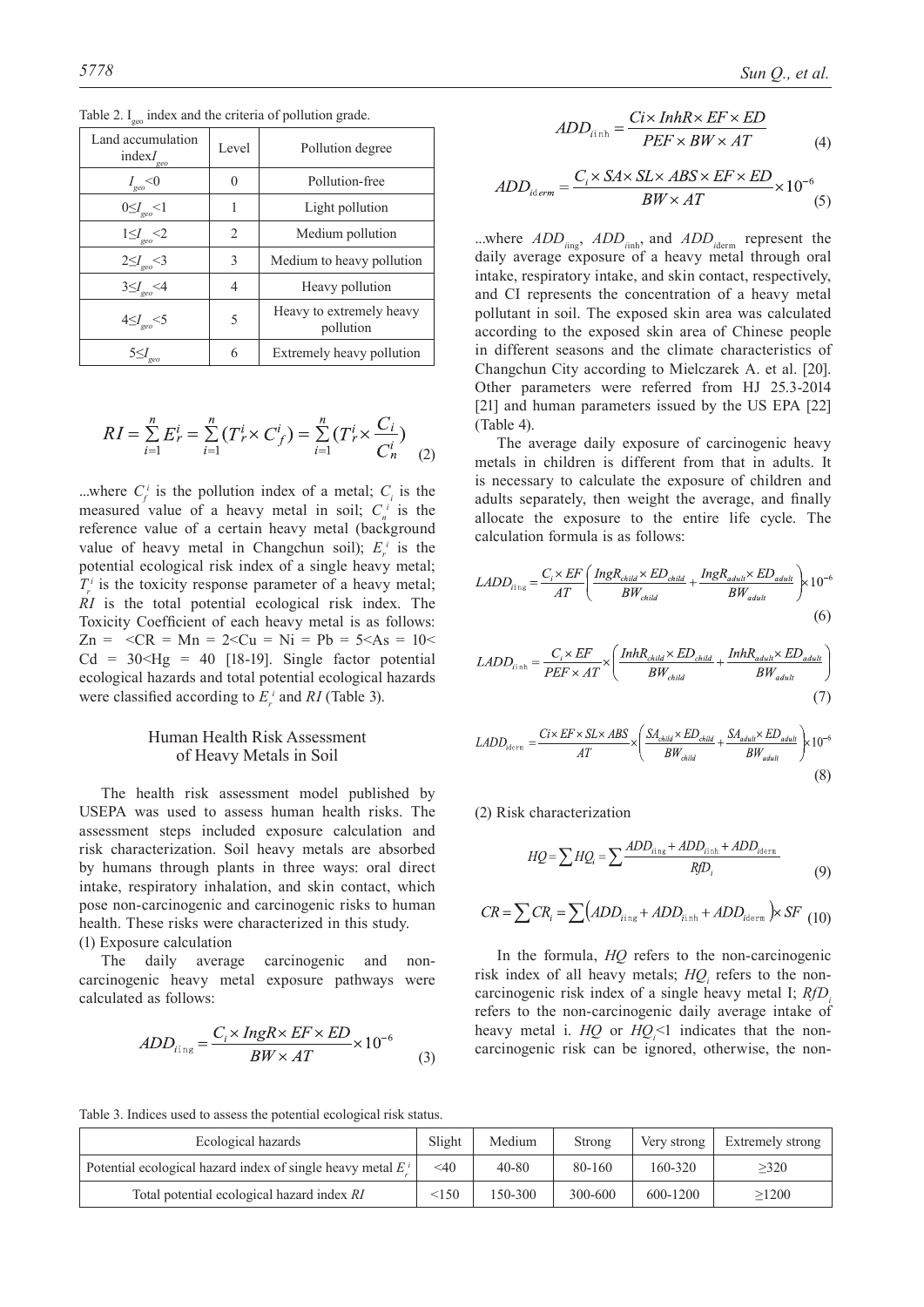| Symbol      | Parameter                    | Unit                    | Adult reference value                     | Child reference value                     |
|-------------|------------------------------|-------------------------|-------------------------------------------|-------------------------------------------|
| <b>ED</b>   | Exposure years               | a                       | 25                                        | 6                                         |
| <b>BW</b>   | Average weight               | kg                      | 56.8                                      | 15.9                                      |
| EF          | Exposure frequency           | $d \cdot a^{-1}$        | 350                                       | 350                                       |
| AT          | Average exposure time        | d                       | Carcinogenic26280,<br>noncarcinogenic9125 | Carcinogenic26280,<br>noncarcinogenic2190 |
| IngR        | Daily soil intake            | $mg \cdot d^{-1}$       | 100                                       | 200                                       |
| <b>InhR</b> | Daily air respiration        | $m^3 \cdot d^{-1}$      | 14.5                                      | 7.5                                       |
| <b>SA</b>   | Exposed skin surface area    | $\rm cm^2$              | 2415                                      | 1295                                      |
| <b>SL</b>   | Skin adhesion coefficient    | $mg (cm2·d)-1$          | 0.2                                       | 0.2                                       |
| PEF         | Surface dust emission factor | $m^3$ ·kg <sup>-1</sup> | $1.36 \times 10^{9}$                      | $1.36\times10^{9}$                        |
| ABS         | Skin absorption factor       |                         | 0.001                                     | 0.001                                     |

Table 4. Health risk exposure parameters of heavy metals.

carcinogenic risk cannot be ignored. *CR* refers to the carcinogenic health risk index of all heavy metals, *CR*. refers to the carcinogenic risk index of single heavy metal I, and SF refers to the carcinogenic slope factor. The *RfD* and *SF* values of different exposure routes are shown in Table 5 [23-26]. According to some studies, the acceptable range of the carcinogenic health risk index *CR* or  $CR_i$  is  $10^{-6}$ – $10^{-4}$  [27-28].

## **Results and Discussion**

## Distribution Characteristics of Heavy Metals in Soil

The heavy metal content of farmland soil in the study area (Table 6) followed the order Zn>Cr>Ni> Pb>Cu>As>Cd>Hg, with values exceeding the background level of Changchun City except for Pb. This shows that most heavy metals accumulate in the soil to a certain extent. Specifically, Hg content was 0.019-0.363 mg  $\cdot$  kg<sup>-1</sup> with an average value of  $0.05$  mg  $\cdot$  kg<sup>-1</sup>, which is more than 2.78 times that of the background value of Changchun soil; the average value of Cd content was  $0.15 \text{ mg} \cdot \text{kg}^{-1}$ , which is 1.88 times that of the background value; Ni, Cr, Zn, As, and Cu contents were approximately 1-1.5 those of their background values. Hg exhibited the most prominent accumulation, followed by Cd, and then Ni, Cr, Zn, As, and Cu. The coefficient of variation was used to characterize the distribution of elements in soil. Hg exhibited a significantly higher coefficient of variation than other elements, reaching 1.136; the coefficient of variation of Cd was also high at 0.035, while those of the other six elements ranged from 0.097 to 0.178. If the coefficient of variation is small, the distribution of elements will be uniform. If the coefficient of variation is large, the distribution of elements will be more uneven and the impact of human activities would be stronger. In the study area, Hg is the most affected by human activities.

| Table 5. Heavy metal reference measurement and carcinogenic slope factor. |  |  |
|---------------------------------------------------------------------------|--|--|
|                                                                           |  |  |

| Heavy metal    |                      | Reference measurement $RfD(mg \tkg^{-1} \t d^{-1})$ |                       | Carcinogen SF(kg d mg <sup>-1</sup> ) |      |                      |  |
|----------------|----------------------|-----------------------------------------------------|-----------------------|---------------------------------------|------|----------------------|--|
|                | Through mouth        | Skin                                                | Breathing             | Through mouth                         | Skin | Breathing            |  |
| As             | $3.0 \times 10^{-4}$ | $3.0\times10^{-4}$                                  | $1.5 \times 10^{-5}$  | 1.5                                   | 1.5  | $4.3 \times 10^{-3}$ |  |
| C <sub>d</sub> | $1.0 \times 10^{-3}$ | $2.5 \times 10^{-5}$                                | $1.0\times10^{-5}$    | 6.1                                   | 6.1  | 6.3                  |  |
| Cr             | $3.0 \times 10^{-3}$ | $7.5 \times 10^{-5}$                                | $2.55 \times 10^{-5}$ |                                       |      | 42                   |  |
| Cu             | $4.0 \times 10^{-2}$ | $4.0 \times 10^{-2}$                                |                       |                                       |      |                      |  |
| Hg             | $3.0 \times 10^{-4}$ | $2.1 \times 10^{-5}$                                | $3.0\times10^{-4}$    |                                       |      |                      |  |
| Ni             | $2.0 \times 10^{-2}$ | $8.0\times10^{-4}$                                  | $2.3 \times 10^{-5}$  |                                       |      | 0.84                 |  |
| Pb             | $3.5 \times 10^{-3}$ | $5.3 \times 10^{-4}$                                | $3.5 \times 10^{-3}$  |                                       |      |                      |  |
| Zn             | $3.0 \times 10^{-1}$ | $3.0\times10^{-1}$                                  |                       |                                       |      |                      |  |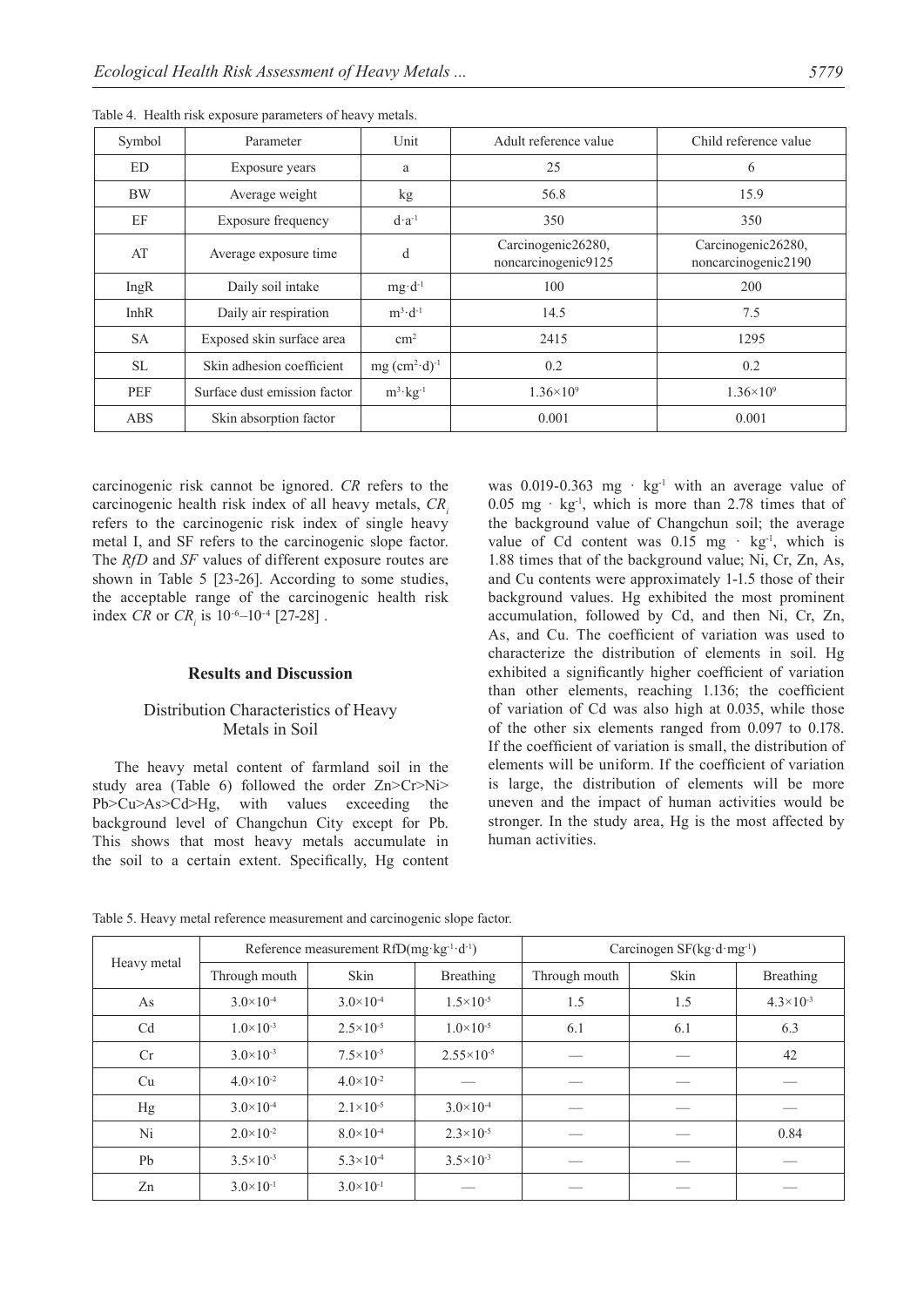| Characteristic parameter          |               | As   | C <sub>d</sub> | Cr   | Cu   | Hg    | Ni   | Pb   | Zn   |
|-----------------------------------|---------------|------|----------------|------|------|-------|------|------|------|
| Minimum value                     |               | 7    | 0.06           | 45   | 15   | 0.019 | 16   | 21   | 48   |
| Maximum value                     |               | 19   | 0.33           | 77   | 31   | 0.363 | 39   | 32   | 120  |
| Average value                     |               | 11.6 | 0.15           | 65.2 | 23.6 | 0.05  | 29.9 | 25.9 | 70.9 |
| Coefficient of variation          |               | 0.18 | 0.36           | 0.11 | 0.13 | 1.14  | 0.16 | 0.10 | 0.16 |
| Changchun soil background value   |               | 11   | 0.08           | 64   | 22   | 0.02  | 28   | 27   | 63   |
|                                   | $pH \leq 5.5$ | 30   | 0.3            | 150  | 50   | 0.5   | 60   | 70   | 200  |
| Risk screening value              | $5.5 - 6.5$   | 30   | 0.3            | 150  | 50   | 0.5   | 70   | 90   | 200  |
| of agricultural soil<br>pollution | $6.5 - 7.5$   | 25   | 0.3            | 200  | 100  | 0.6   | 100  | 120  | 250  |
|                                   | pH > 7.5      | 20   | 0.6            | 250  | 100  | 1     | 190  | 170  | 300  |

Table 6. Characteristic value of heavy metal content in surface soil of the study area.

Note: The background value of heavy metals in the soil of Changchun City was obtained from the geochemical survey data of land quality [29], and the Changchun New Area is within this range; the coefficient of variation is dimensionless.

The pH value of soil in the study area ranged from 4.5 to 7.9. The distribution characteristics of different heavy metals are shown in Fig. 2. As, Cu, Pb, Cr, Ni, Hg,

and Zn did not exceed the standard compared with the screening value of soil pollution risk of agricultural land [30], except for one sample with Cd exceeding the

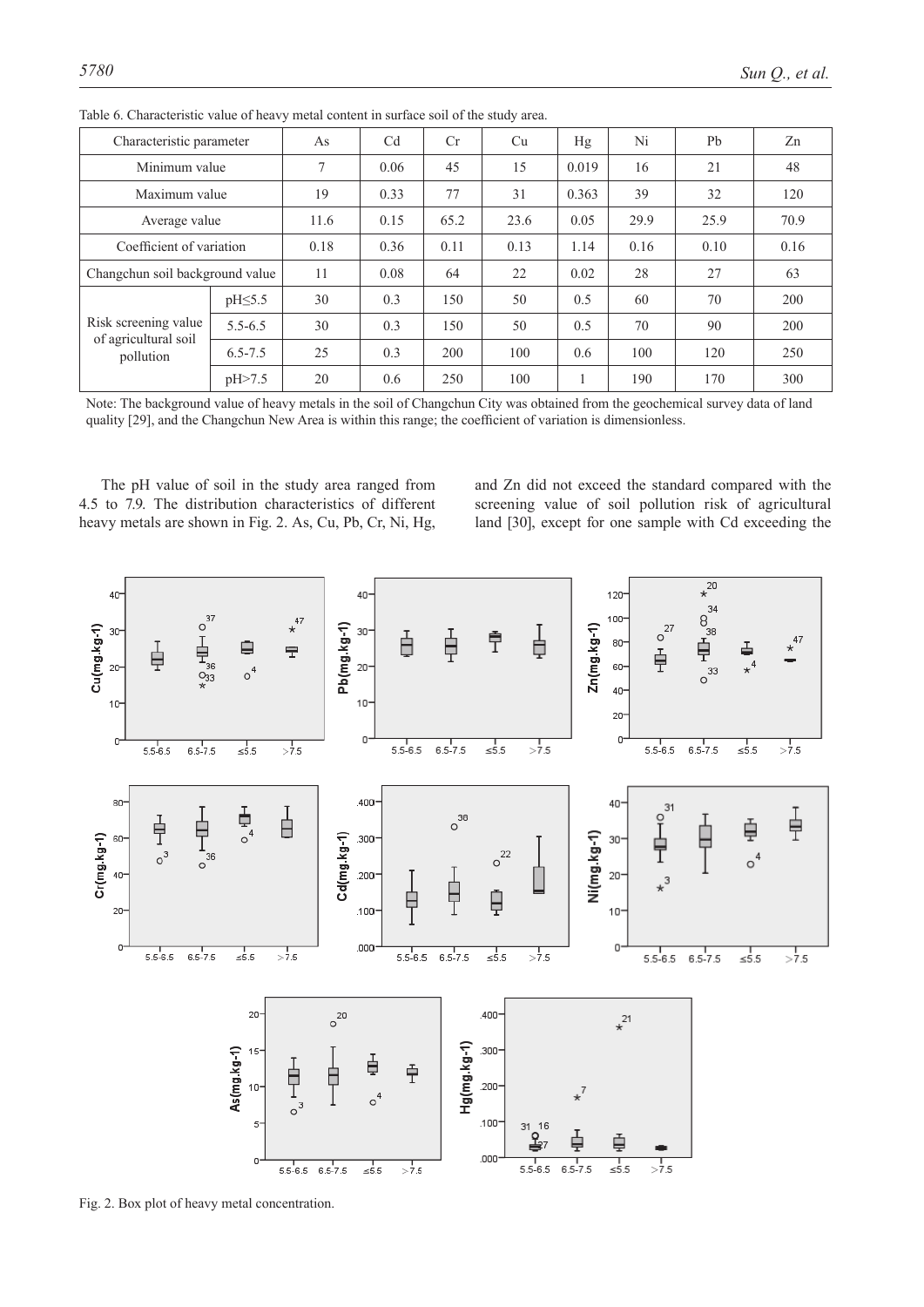| Index<br>Heavy<br>metal<br>mean |          | Number of samples at all levels |                    |                     |                              |                    |                                       |                              |  |  |  |
|---------------------------------|----------|---------------------------------|--------------------|---------------------|------------------------------|--------------------|---------------------------------------|------------------------------|--|--|--|
|                                 |          | Pollution-<br>free              | Light<br>pollution | Medium<br>pollution | Medium to<br>heavy pollution | Heavy<br>pollution | Heavy to extremely<br>heavy pollution | Extremely<br>heavy pollution |  |  |  |
| As                              | $-0.53$  | 49                              |                    | $\Omega$            |                              | $\Omega$           |                                       | O                            |  |  |  |
| C <sub>d</sub>                  | 0.223    | 16                              | 32                 | $\mathfrak{D}$      |                              | $\Omega$           |                                       | $\theta$                     |  |  |  |
| Cr                              | $-0.567$ | 50                              | $\Omega$           | $\theta$            | 0                            | $\theta$           |                                       | $\theta$                     |  |  |  |
| Cu                              | $-0.498$ | 50                              | $\Omega$           | $\Omega$            | 0                            | $\Omega$           |                                       | $\Omega$                     |  |  |  |
| Hg                              | 0.425    | 17                              | 22                 | 9                   |                              |                    | $\Omega$                              | $\Omega$                     |  |  |  |
| Ni                              | $-0.509$ | 50                              | $\Omega$           | $\Omega$            | 0                            | $\Omega$           |                                       | $\Omega$                     |  |  |  |
| Pb                              | $-0.651$ | 50                              | $\Omega$           | $\Omega$            | $\Omega$                     | $\Omega$           | $\Omega$                              | $\theta$                     |  |  |  |
| Zn                              | $-0.431$ | 47                              | $\mathcal{E}$      | $\Omega$            |                              | $\Omega$           |                                       |                              |  |  |  |

Table 7. Classification of heavy metals in soil based on I<sub>geo</sub>.

standard. Cd appeared as the main element exceeding the standard. Therefore, it may pose serious risks to the ecology, environment, and human health in the study area.

### Analysis of Heavy Metal Pollution Degree

Taking the background values of soil elements in Changchun City as the evaluation standard, the degree of heavy metal pollution in the soil of the study area was evaluated using the geo-accumulation index method (Table 7). The average heavy metal pollution index of the considered elements followed the order: As<Pb< Cr<Ni<Cu<Zn<Cd <Hg. Hg pollution appeared to be the most serious, with light to medium levels accounting for 44% and 18% of the total samples, one medium to heavy pollution point accounting for 2%, and one heavy pollution point accounting for 2%. The land accumulation index of Cd was between 0 and 1, representing a light pollution level. Two samples showed medium pollution levels. The cumulative indices of Cr,

Ni, Pb, Zn, As, and Cu were all less than 1, reflecting pollution-free soil. Overall, in the Changchun New Area, Hg pollution is relatively prominent, with serious levels, and wider distribution, followed by Cd.

## Potential Ecological Risk Assessment of Heavy Metals

The degree of potential ecological risks of heavy metals in the soil of the Changchun New Area was evaluated using the soil background values of Changchun as the reference (Table 8). The ecological risk indices of Ni, Cr, Pb, As, Zn, and Cu were less than 40, reflecting a slight ecological risk; the risk index of Cd ranged from 22.82 to 124.14, reflecting slight to strong ecological risk – mainly medium risk accounting for 68% and strong risk accounting for 12%. The risk index of Hg ranged from 41.56 to 806.33, reflecting medium to strong ecological risk. Hg did not show the level of slight risk, and the proportion of medium, strong, very strong, and extremely strong risks were 64%, 30%, 2%, and 4% respectively. Therefore, Cd and

Table 8. Potential ecological risk coefficient of heavy metals in soil.

|                | Hazard index    |                    | Number of samples at all levels |              |          |                |                  |  |  |  |
|----------------|-----------------|--------------------|---------------------------------|--------------|----------|----------------|------------------|--|--|--|
|                |                 | Distribution range | Slight                          | Medium       | Strong   | Very strong    | Extremely strong |  |  |  |
|                | 5.95-16.9<br>As |                    | 50                              | $\theta$     | $\theta$ | $\theta$       |                  |  |  |  |
| C <sub>d</sub> |                 | 22.82-124.14       | 10                              | 34           | 6        | $\overline{0}$ | $\theta$         |  |  |  |
| Ei             | Cr              | $1.4 - 2.41$       | 50                              | $\theta$     | $\Omega$ | $\theta$       | $\theta$         |  |  |  |
|                | Cu              | 3.37-7.01          | 50                              | $\theta$     | $\theta$ | $\theta$       | $\theta$         |  |  |  |
|                | Hg              | 41.56-806.33       | $\theta$                        | 32           | 15       |                | 2                |  |  |  |
|                | Ni              | 2.88-6.89          | 50                              | $\mathbf{0}$ | $\Omega$ | $\theta$       | $\theta$         |  |  |  |
|                | Pb              | 3.94-5.83          | 50                              | $\theta$     | $\theta$ | $\theta$       | $\mathbf{0}$     |  |  |  |
|                | Zn              | $0.76 - 1.9$       | 50                              | $\theta$     | $\Omega$ | $\theta$       | $\theta$         |  |  |  |
| RI             |                 | 94.64-893.97       | 20                              | 28           |          |                | $\theta$         |  |  |  |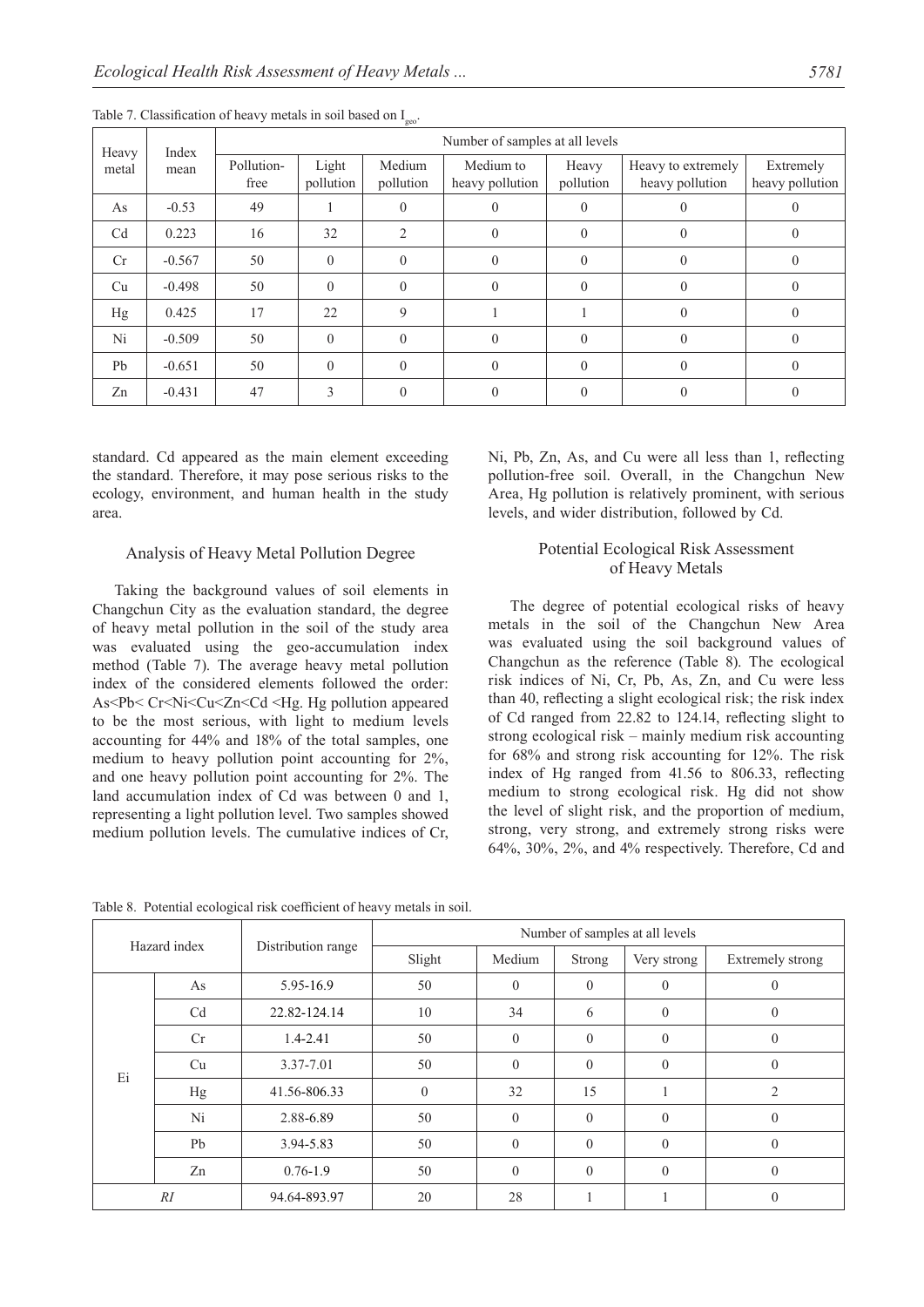

Fig. 3. Spatial distribution of total potential ecological grade.

Hg are the main elements in the soil of the study area posing serious ecological hazards.

The total potential ecological index, RI, of heavy metals in the Changchun New Area ranged from 94.64 to 893.97, with slight to very strong ecological risks, mainly slight and moderate risks, accounting for  $40\%, 56\%, 2\%, \text{ and } 2\%, \text{ respectively.}$  Cd and Hg appeared as influencing factors. The ecological risk of Hg was moderate, strong, very strong, and extremely strong. The ecological risk of Cd was slight, medium, and strong. In contrast, other heavy metals exhibited only slight ecological risk. According to the *RI* spatial distribution map (Fig. 3), Longjia town has the highest ecological risk, with a large area of soil exhibiting extremely strong ecological risk. This area features large-scale coal mining enterprises integrating mining, washing and transportation activities, and Hg and Cd pollution of the soil near Longjia town can be attributed to the waste purchase station in this town. The eastern part of Fenjin Township and the eastern part of Xiying city have medium risk, while other areas have low risk.

#### Human Health Risk Assessment

#### *Heavy Metal Exposure Assessment Analysis*

In the assessment of heavy metal exposure, the daily exposure of heavy metals in the soil of the Changchun New Area was first evaluated (Table 9, Table 10). Regarding the non-carcinogenic average daily exposure, the average daily intake of adults and children followed the order:  $ADD_{\text{ing}} > ADD_{\text{dem}} > ADD_{\text{inh}}$ . The oral intake of heavy metals was much higher than that through skin contact and breathing. The average daily intake of three

different heavy metals followed the order: Hg<Cd< Ni<As<Cu<Pb<Cr<Zn. The daily intake and total daily intake of all heavy metals in adults were lower than those in children. In the average daily exposure of Cd, Ni, Cr, and As in terms of carcinogenic risk, oral intake was also much higher than that of skin and respiration. The average daily intake followed the order Cr>Ni >As>Cd. Therefore, through the assessment of noncarcinogenic and carcinogenic exposure of heavy metals in the soil of the Changchun New Area, oral intake can be ascertained to be the main exposure route, and the average daily exposure of adults is lower than that of children.

The non-carcinogenic and carcinogenic health risk indices of 8 heavy metals in the Changchun New Area were calculated according to the health risk assessment model, assessment parameters, and survey data (Table 11, Table 12).

According to the results of the non-carcinogenic health risk assessment, the non-carcinogenic risk of adults and children along different exposure routes for the same element followed the order  $HQ_{ing} > HQ_{derm}$ >*HQinh*. This is consistent with the conclusion of exposure assessment, indicating that the exposure pathway is related to non-carcinogenic risk, and the main pathway of non-carcinogenic risk is oral intake. The non-carcinogenic risk of different types of heavy metals followed the order Hg<Cd<Zn<Cu<Ni< Pb<Cr<As. The average value of the non-carcinogenic risk index of individual heavy metals was less than 1, indicating that individual heavy metals do not pose carcinogenic risk to human health. The risk index of individual heavy metals in adults was lower than that in children, indicating that children are more likely to be vulnerable.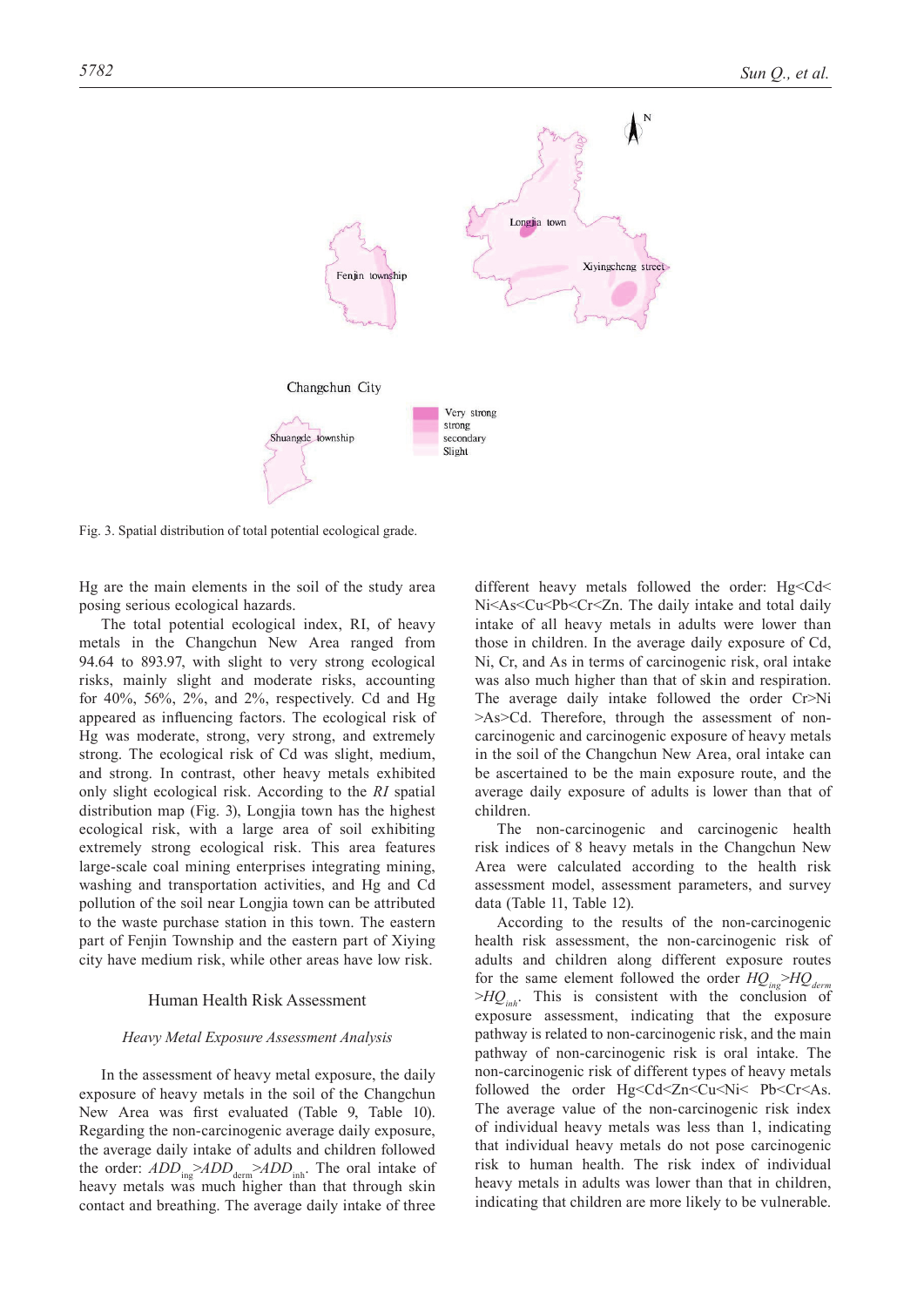|             | $ADD_{\rm ing}$ |            |            | $ADD_{\text{inh}}$ |          | $ADD_{\rm{dem}}$ | ADD      |          |
|-------------|-----------------|------------|------------|--------------------|----------|------------------|----------|----------|
| Heavy metal | Adult           | Children   | Adult      | Children           | Adult    | Children         | Adult    | Children |
| As          | 1.96E-05        | 1.40E-04   | 2.09E-09   | 3.86E-09           | 9.47E-08 | 1.81E-07         | 1.97E-05 | 1.40E-04 |
| Cd          | 2.50E-07        | 1.79E-06   | $2.67E-11$ | 4.93E-11           | 1.21E-09 | 2.31E-09         | 2.51E-07 | 1.79E-06 |
| Cr          | 1.10E-04        | 7.87E-04   | 1.17E-08   | 2.17E-08           | 5.32E-07 | $1.02E-06$       | 1.11E-04 | 7.88E-04 |
| Cu          | 3.98E-05        | 2.84E-04   | 4.24E-09   | 7.84E-09           | 1.92E-07 | 3.68E-07         | 4.00E-05 | 2.85E-04 |
| Hg          | 7.68E-08        | 5.48E-07   | 8.18E-12   | 1.51E-11           | 3.71E-10 | 7.10E-10         | 7.71E-08 | 5.49E-07 |
| Ni          | 1.75E-05        | 4.76E-05   | 1.87E-09   | 2.70E-09           | 8.47E-08 | 1.24E-07         | 1.76E-05 | 4.77E-05 |
| Pb          | 4.37E-05        | $3.13E-04$ | 4.66E-09   | 8.62E-09           | 2.11E-07 | 4.05E-07         | 4.40E-05 | 3.13E-04 |
| Zn          | $1.20E-04$      | 8.55E-04   | 1.28E-08   | 2.36E-08           | 5.78E-07 | 1.11E-06         | 1.20E-04 | 8.57E-04 |
| ADD         | 3.84E-04        | 2.74E-03   | 4.09E-08   | 7.56E-08           | 1.85E-06 | 3.55E-06         | 3.86E-04 | 2.75E-03 |

Table 9. Average daily exposure to heavy metals in soil; non-carcinogenic risk assessment.

Table 10. Average daily exposure to heavy metals in soil; carcinogenic risk assessment.

| Heavy metal    | $\overline{ADD}_{ing}$ |              |            | $ADD_{\text{inh}}$ | $\overline{ADD}_{\text{derm}}$ |            | ADD      |          |  |
|----------------|------------------------|--------------|------------|--------------------|--------------------------------|------------|----------|----------|--|
|                | Adult                  | Children     | Adult      | Children           | Adult                          | Children   | Adult    | Children |  |
| As             | 6.81E-06               | 1.85E-05     | $7.26E-10$ | 1.05E-09           | 3.29E-08                       | 4.80E-08   | 6.84E-06 | 1.85E-05 |  |
| C <sub>d</sub> | 8.68E-08               | 2.36E-07     | 9.26E-12   | 1.34E-11           | $4.19E-10$                     | $6.12E-10$ | 8.73E-08 | 2.36E-07 |  |
| Cr             | 3.82E-05               | $1.04E - 04$ | 4.08E-09   | 5.88E-09           | 1.85E-07                       | 2.70E-07   | 3.84E-05 | 1.04E-04 |  |
| Ni             | .75E-05                | 4.76E-05     | 1.87E-09   | 2.70E-09           | 8.47E-08                       | 1.24E-07   | 1.76E-05 | 4.77E-05 |  |
| ADD            | 6.27E-05               | .70E-04      | 6.68E-09   | 9.64E-09           | 3.03E-07                       | 4.42E-07   | 6.30E-05 | 1.71E-04 |  |

The average value of the non-carcinogenic health risk index for adults was 0.128, and the maximum value was 0.182, which indicates that the non-carcinogenic health risk of these eight elements in the soil of the Changchun New Area is small and negligible. The average value of the non-carcinogenic health risk index for children was 0.867, and the maximum value was 1.24, indicating that heavy metals pose non-carcinogenic health risk to children in this area (Fig. 4). As and Cr are the main non-carcinogenic elements in the soil of the Changchun New Area, posing the greatest threats to children. Therefore, special attention should be paid to the prevention and control of As and Cr.

In the assessment of carcinogenic health risk, the same element along different exposure routes for adults and children followed the order  $CR_{\text{ing}} > CR_{\text{derm}} > CR_{\text{inh}}$ , and the carcinogenic risk was closely related to the exposure route; the carcinogenic risk of heavy metals followed



Fig. 4. Contribution of 8 heavy metals in the soil to *HQ* for adults and children.

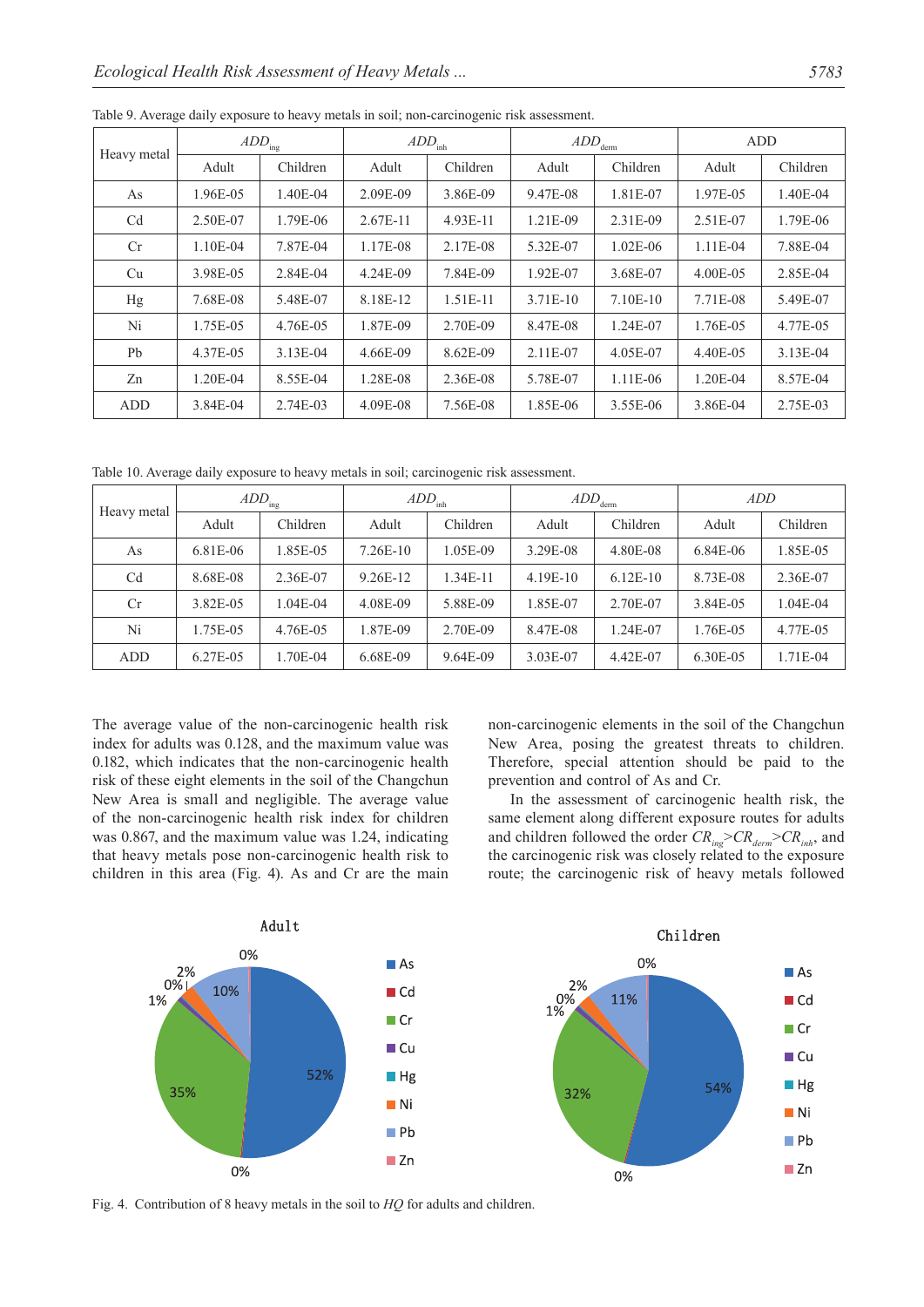|             |             |          | $H{\cal Q}_{\text{ing}}$ |          | $HQ_{inh}$ |          | $HQ_{\underbrace{\text{derm}}}\$ |          | HQ           |  |
|-------------|-------------|----------|--------------------------|----------|------------|----------|----------------------------------|----------|--------------|--|
|             | Heavy metal | Adult    | Children                 | Adult    | Children   | Adult    | Children                         | Adult    | Children     |  |
| As          | Max         | 1.05E-01 | 7.47E-01                 | 2.23E-04 | 4.12E-04   | 5.05E-04 | 9.68E-04                         | 1.05E-01 | 7.49E-01     |  |
|             | <b>AVG</b>  | 6.53E-02 | 4.67E-01                 | 1.39E-04 | 2.57E-04   | 3.16E-04 | 6.05E-04                         | 6.58E-02 | 4.68E-01     |  |
| Cd          | Max         | 5.59E-04 | 3.99E-03                 | 5.96E-06 | 1.10E-05   | 1.08E-04 | 2.07E-04                         | 6.73E-04 | 4.21E-03     |  |
|             | <b>AVG</b>  | 2.50E-04 | 1.79E-03                 | 2.67E-06 | 4.93E-06   | 4.83E-05 | 9.26E-05                         | 3.01E-04 | 1.88E-03     |  |
|             | Max         | 4.35E-02 | 3.11E-01                 | 5.45E-04 | 1.01E-03   | 8.40E-03 | 1.61E-02                         | 5.24E-02 | 3.28E-01     |  |
| Cr          | <b>AVG</b>  | 3.67E-02 | $2.62E - 01$             | 4.60E-04 | 8.51E-04   | 7.09E-03 | 1.36E-02                         | 4.42E-02 | 2.77E-01     |  |
| Cu          | Max         | 1.30E-03 | 9.30E-03                 |          |            | 6.29E-06 | 1.20E-05                         | 1.31E-03 | 9.31E-03     |  |
|             | <b>AVG</b>  | 9.95E-04 | 7.11E-03                 |          |            | 4.81E-06 | 9.21E-06                         | 1.00E-03 | 7.12E-03     |  |
|             | Max         | 2.04E-03 | 1.46E-02                 | 2.18E-07 | 4.02E-07   | 1.41E-04 | 2.70E-04                         | 2.18E-03 | 1.49E-02     |  |
| $_{\rm Hg}$ | <b>AVG</b>  | 2.56E-04 | 1.83E-03                 | 2.73E-08 | 5.04E-08   | 1.77E-05 | 3.38E-05                         | 2.74E-04 | 1.86E-03     |  |
| Ni          | Max         | 3.26E-03 | 2.33E-02                 | 3.02E-04 | 5.58E-04   | 3.93E-04 | 7.54E-04                         | 3.95E-03 | 2.46E-02     |  |
|             | <b>AVG</b>  | 2.52E-03 | 1.80E-02                 | 2.34E-04 | 4.32E-04   | 3.05E-04 | 5.84E-04                         | 3.06E-03 | 1.91E-02     |  |
| Pb          | Max         | 1.52E-02 | 1.09E-01                 | 1.62E-06 | 2.99E-06   | 4.85E-04 | 9.28E-04                         | 1.57E-02 | 1.09E-01     |  |
|             | <b>AVG</b>  | 1.25E-02 | 8.93E-02                 | 1.33E-06 | 2.46E-06   | 3.99E-04 | 7.64E-04                         | 1.29E-02 | 9.01E-02     |  |
| Zn          | Max         | 6.74E-04 | 4.82E-03                 |          |            | 3.26E-06 | 6.24E-06                         | 6.77E-04 | 4.82E-03     |  |
|             | <b>AVG</b>  | 3.99E-04 | 2.85E-03                 |          |            | 1.93E-06 | 3.69E-06                         | 4.01E-04 | 2.86E-03     |  |
|             | Max         | 1.71E-01 | $1.22E + 00$             | 1.08E-03 | 1.99E-03   | 1.00E-02 | 1.92E-02                         | 1.82E-01 | $1.24E + 00$ |  |
| HQ          | <b>AVG</b>  | 1.19E-01 | 8.50E-01                 | 8.38E-04 | 1.55E-03   | 8.18E-03 | 1.57E-02                         | 1.28E-01 | 8.67E-01     |  |

Table 11. Non carcinogenic health risk index of heavy metals in soil in the Changchun New Area.

Note: Max-maximum value, AVG-average value.

Table 12. Carcinogenic health risk index of heavy metals in soil in the Changchun New Area.

| Heavy metal |      | $CR_{ing}$ |          |          | $CR_{inh}$ |          | $CR_{\underline{derm}}$ |            | CR           |  |
|-------------|------|------------|----------|----------|------------|----------|-------------------------|------------|--------------|--|
|             |      | Adult      | Children | Adult    | Children   | Adult    | Children                | Adult      | Children     |  |
| As          | Max  | 1.63E-05   | 4.44E-05 | 5.00E-12 | $7.21E-12$ | 7.90E-08 | 1.15E-07                | 1.64E-05   | 4.45E-05     |  |
|             | AVG  | 1.02E-05   | 2.77E-05 | 3.12E-12 | 4.50E-12   | 4.93E-08 | 7.20E-08                | 1.03E-05   | 2.78E-05     |  |
| Cd          | Max  | 1.18E-06   | 3.21E-06 | 1.30E-10 | 1.88E-10   | 5.72E-09 | 8.35E-09                | 1.19E-06   | $3.22E - 06$ |  |
|             | AVG. | 5.30E-07   | 1.44E-06 | 5.83E-11 | 8.42E-11   | 2.56E-09 | 3.74E-09                | 5.32E-07   | 1.44E-06     |  |
| Cr          | Max  |            |          | 2.03E-07 | 2.93E-07   |          |                         | $2.03E-07$ | 2.93E-07     |  |
|             | AVG. |            |          | 1.71E-07 | 2.47E-07   |          |                         | 1.71E-07   | 2.47E-07     |  |
| Ni          | Max  |            |          | 2.03E-09 | 2.93E-09   |          |                         | 2.03E-09   | 2.93E-09     |  |
|             | AVG. |            |          | 1.57E-09 | 2.27E-09   |          |                         | 1.57E-09   | 2.27E-09     |  |
|             | Max  | 1.75E-05   | 4.76E-05 | 2.05E-07 | 2.96E-07   | 8.47E-08 | 1.24E-07                | 1.78E-05   | 4.80E-05     |  |
| Cr          | AVG  | 1.07E-05   | 2.92E-05 | 1.73E-07 | 2.49E-07   | 5.19E-08 | 7.57E-08                | 1.10E-05   | 2.95E-05     |  |

Note: Max-maximum value, AVG-average value.

the order As>Cd>Cr>Ni, indicating that As has the highest carcinogenic risk. The average value of the total index of carcinogenic risk was 2.95×10-5 and 1.1×10-5 for children and adults, respectively. Values between 10-6

and 10-4 indicate a generally total carcinogenic risk, but they still exceed the benchmark value of soil treatment proposed by the US EPA (10<sup>-6</sup>). The maximum total index of carcinogenic risks for children and adults were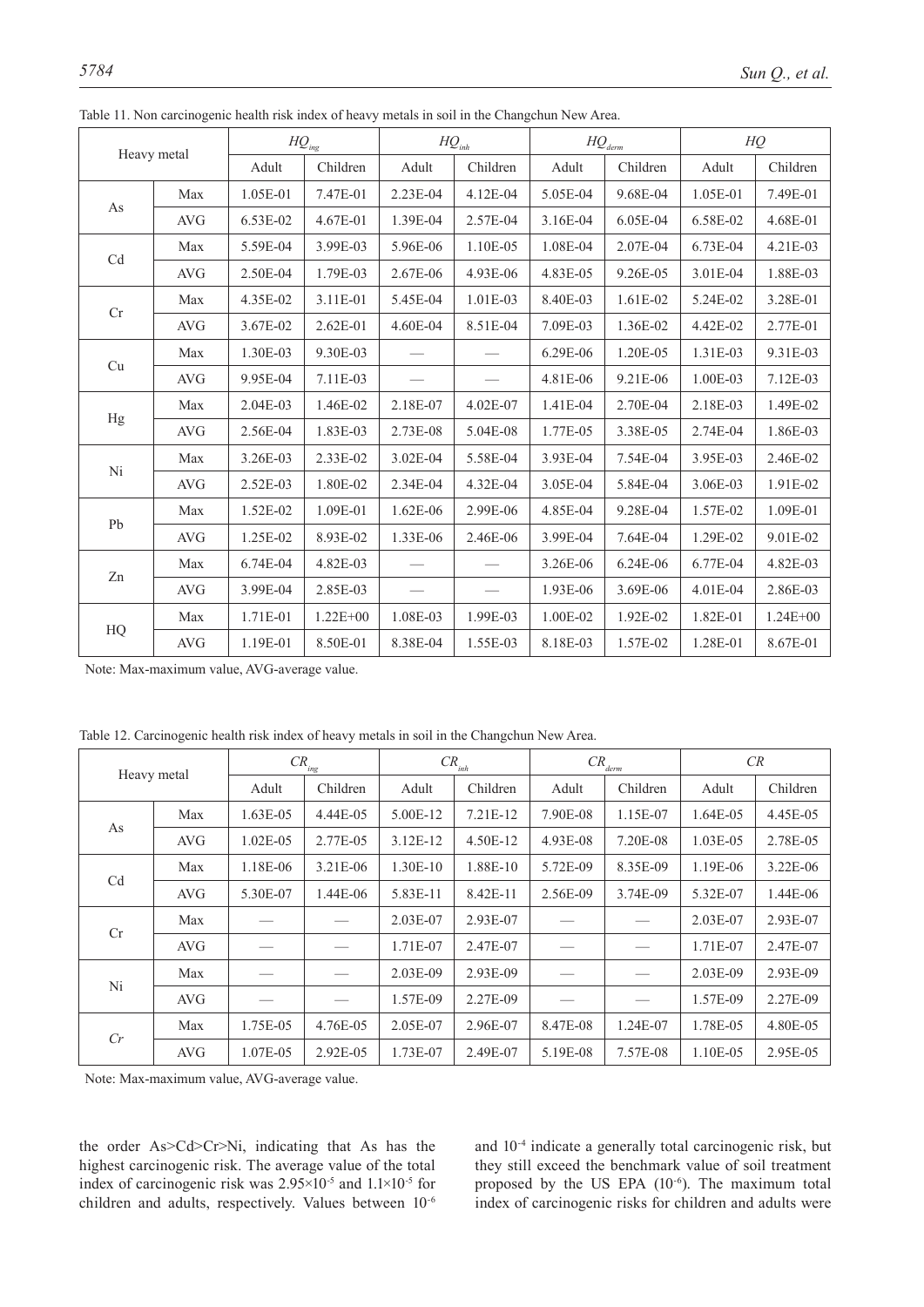$4.8\times10^{-5}$  and  $1.78\times10^{-5}$ , respectively. Values between  $10^{-6}$ and 10-4 are generally believed to be acceptable, but they still exceed the benchmark value of soil treatment proposed by the US EPA  $(10^{-6})$ . Therefore, the average and maximum values of the total index of carcinogenic risk for children and adults in this area exceed the benchmark values of soil governance proposed by the US EPA  $(10^{-6})$ . Overall, the carcinogenic risk posed by heavy metals in the Changchun New Area is generally considered to be acceptable and will not significantly affect the health of local residents, but prevention measures for heavy metal pollution should be strengthened.

#### **Discussion**

Soil heavy metal pollution is one of the key problems in basic geological, environmental, and soil research. The results showed that the heavy metals Hg, Cd, As, and Ni in the farmland soil of the Changchun New Area reached heavy pollution level, medium pollution level, and light pollution level, whereas Cr, Hg, Cu, Ni, and Zn did not pollute the soil. Yang Z.P. et al. [31] found in 2015 that the average contents of Cd, Zn, Cr, Hg, Cu, Pb, and As in surface dust of Changchun City were significantly higher than those of heavy metals in surface soil of the study area, with a wide variation range. In 2005, Guo P. et al. [32] studied the characteristics of pollution in soils of Changchun City, and found that heavy metal pollution was serious, especially Pb and Ni. These reports show that heavy metal pollution of soil in Changchun has a long history, and a good direction for development at present. At the same time, agricultural activities, mining, sewage irrigation, automobile exhaust emissions, and traffic dust have also been found to be the main factors affecting soil heavy metal pollution.

Ecological risk is the possibility of loss of system function caused by natural changes in the environment and changes in ecosystem composition and structure induced by human life activities. Guo P. et al. [32] studied the ecological risk of soil heavy metals in Changchun City, and found that the urban soil in Changchun City had mild ecological hazards, and Pb, Cu, and Zn posed slight ecological risks. The ecological risk of soil heavy metals is globally widespread. In the ecological assessment of soil heavy metals in Ramsar, Assam state, India, Nihal G. et al. [4] found that Zn and Mn pose ecological risks. Mirzaei M. et al. [14] found that the ecological risk of Cd was the highest in Chaharmahal and Bakhtiari Province of Iran. Through the study of soil heavy metals in the Changchun New Area, the ecological risk level of heavy metals in this area were found to be very strong and extremely strong. Therefore, heavy metal pollution in this area requires urgent attention. Early warning mechanisms should be strengthened for areas with slight, medium, and strong ecological risk. Risks should be identified as soon as possible, and effective measures should be taken to control soil pollution in a timely manner.

Health risk is the possibility of disease, disability, and health loss in the process of human life due to many factors of natural, social and human development. Heavy metals in the farmland soil of the study area have no non-carcinogenic and carcinogenic risks to adults, but pose non-carcinogenic risks to children, indicating that children are more vulnerable to heavy metals hazards, which is consistent with the results of Yang Z.P. et al. [31]. This may be because children have more opportunities to contact the soil and relatively low immunity. According to Yang Z.P. et al. [31], the same constituent of non-carcinogenic risks to adults risks may be related to differences in regions. The health risks of As and Cr in this area were relatively high, and oral intake is the most important pathway of exposure to heavy metals in urban surface soil, It is consistent with the evaluation results of Yang Z.P. et al. [31]. In the abovementioned studies, exposure to As is significantly lower than those of Zn, Cu, Pb, etc., but the health risks are the largest. The health risks of heavy metals are related to the toxicity of heavy metals in addition to the exposure dose. Heavy metals As and Hg with high toxicity are more likely to have higher human health risks due to their small reference values. Considering that heavy metals entering the human body cannot be digested and absorbed completely, Li J.M. et al. [33], Li H. et al. [34], Wu H.J. et al. [35] and some other scholars have attempted to introduce bioavailability, and found that the carcinogenic risk and non-carcinogenic risk of heavy metals are significantly reduced for children. Such a consideration can provide more accurate assessments of the hazard risk of heavy metals. Therefore, this study overestimated the potential negative effects of heavy metals in soil to children, and further research is needed in the future. However, from the viewpoint of health, the prevention and control of soil pollution should not be slackened at this stage. Instead, the health risks of heavy metals in soil should be monitored more carefully and early warning systems should be strengthened.

#### **Conclusion**

(1) Heavy metals Hg, As, Cr, Cu, Pb, Cd, Zn, and Ni in Longjia and Xiyingcheng of the Changchun New Area were all higher than the background values of Changchun soil, with Hg presenting the most prominent values. With an average value of  $0.05 \text{ mg} \cdot \text{kg}^{-1}$ , Hg concentration exceeded the background value of Changchun soil by 2.78. The coefficient of variation of Hg in the Changchun New Area was  $1.136$  mg · kg<sup>-1</sup>, suggesting the effects of human activities such as mining, mineral and waste accumulation, and transportation.

(2) Hg and Cd pollution were observed in the soil of the Changchun New Area, presenting ecological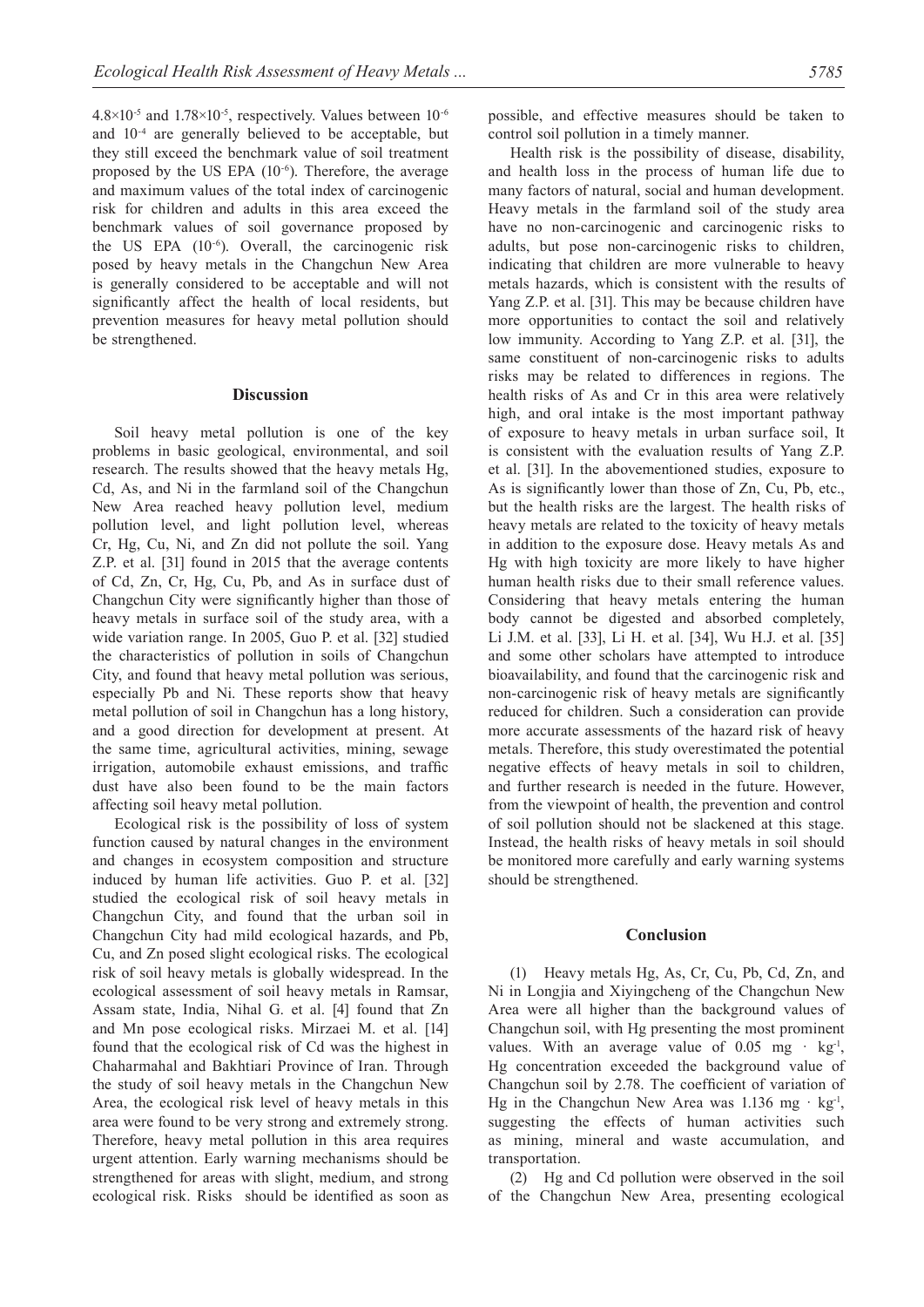risks. The average geo-accumulation index of Hg was 0.425, reflecting light to medium pollution level, and the risk index ranged from 41.56 to 806.33, indicating moderate to very strong ecological risk.

(3) Children are more vulnerable to health threats posed by heavy metals, and oral intake is the main pathway of exposure to heavy metals. Toxic heavy metals As and Cr are more likely to cause human health risks, and their levels exceeded the EPA recommended value. Therefore, prevention measures need to be strengthened further.

#### **Acknowledgements**

This work was supported by the China Geological Survey Program ( No. DD20190340 ), which was established by China Geological Survey. During the research and writing process of this paper, Professor Hao Ziguo and senior engineer Bao liran put forward valuable opinions and suggestions. Guidance and help from Professor Hanna Radecka, Professor Jerzy Radecki. The achievements and data of Chinese Academy of Geosciences, China University of Geosciences and China Geological Survey are cited in this paper. Thank you!

## **Conflicts of interest**

There is no conflict of interest in the article.

#### **References**

- 1. CAI K., DUAN Y.M., LUAN.W.L., Li Q., MA Y.C. Geochemical behavior of heavy metals Pb and Hg in the farmland soil of Hebei plain. Geology in China, **43** (4), 1420, **2016**.
- 2. DIAMI S., KUSIN F., MADXIN Z. Potential ecological and human health risks of heavy metals in surface soils associated with iron ore mining in Pahang, Malaysia. Environmental Science and Pollution Research, **23** (20), 21086, **2016**.
- 3. OBIORA S.C., CHUKWU A., DAVIES T.C. Heavy metals and health risk assessment of arable soils and food crops around Pb-Zn mining localities in Enyigba, southeastern Nigeria. Journal of African Earth Sciences, **116**, 182, **2016**.
- 4. NIHAL G., SUDIP M., ANKIT S., RICHA A., LATHA R., ELDON R.R., MAHAVEER P.S. Speciation, contamination, ecological and human health risks assessment of heavy metals in soils dumped with municipal solid wastes. Chemosphere. **262**, 128013, **2021**.
- 5. ENKHXHIMEG B., TAKEHIKO M., KEISUKE F., SHIGEO N., SONOMDAGVA C., ALTANSUKH O., SOLONGO T., DAVAADORJ D.Ecological and Human Health Risk Assessment of Heavy Metal Pollution in the Soil of the Ger District in Ulaanbaatar, Mongolia. International Journal of Environmental Research and Public Health, **17** (4668), 4668, **2021**.
- 6. WANG X.M., ZHANG R.L., WANG Y.M., LU X.W., ZHA F.G. Eco– toxicity Effect of Heavy Metals in Cropland

Soils Collected from the Vicinity of A Coal Mine in Huainan .Ecology and Environmental Sciences, **25** (5), 877, **2016**.

- 7. JIANG H.H., CAI L.M., WEN H.H., HU G.C., CHEN L.G., LUO J. Anintegrated approach to quantifying ecological and human health risks from different sources of soil heavy metals. Science of the Total Environment, **701**, **2020**.
- 8. CAO Q., LIU B., REN Z., XIAO H., CHENG J., XUE W. Temporal Distribution Characteristic and Risk Analysis of Heavy Metals in Greenhouse Vegetable Soils. Polish Journal of Environmental Studies, **29** (3), 2071, **2020**.
- 9. TIAN M.L., ZHONG X.M., ZHANG Y.X., YU Y.Y., PANG R. Concentrations and health risk assessment of heavy metal contents in soil and rice of mine contaminated areas. Environmental Science, **39** (6), 2919, **2018.**
- 10. YANG Z.P., WANG L., ZHAI H., ZHAO J.J., LU W.X. Study on health risk of potentially toxic metals in near-surface urban dust in Changchun City.China Environmental Science, **35** (4), 1247, **2015**.
- 11. LI H.J., TANG J., ZHANG N., LI Z.Y. Accumulation and Transformation of Soil Heavy Metals in Different Plants of Abandon Coal Mine.Hubei Agricultural Sciences, **53** (16),3784, **2014**.
- 12. China Geological Survey. DD 2005-03 technical requirements for analysis of eco geochemical evaluation samples. Beijing: China Geological Survey, **2005**.
- 13. TIAN S.Q., WANG S.J., BAI X.Y., ZHOU DD.Q., LUO G.J., YANG Y.J., HU Z.Y., LI C.J., DENG Y.H., QIAN L.Ecological security and health risk assessment of soil heavy metals on a village-level scale, based on different land use types. Environmental geochemistry and health, **42** (1), 3393, **2020**.
- 14. MIRZAEI M., MAROFI S., SOLGI E., ABBASI M., KARIMI R., RIYAHI B., HAMID R. Ecological and health risks of soil and grape heavy metals in long-term fertilized vineyards (Chaharmahal and Bakhtiari province of Iran). Environmental Geochemistry and Health, **42** (1), 27, **2020**.
- 15. ZUWEI W., ZENG X. Health Risks of Heavy Metals Uptake by Crops Grown in a Sewage Irrigation Area in China. Polish Journal of Environmental Studies, **24** (3), 1379, **2015**.
- 16. DAI J.R., PANG X.G., SONG J.H., DONG J., HU X.P., LI X.P. A study of geochemical characteristics and ecological risk ofelements in soil of urban and suburban areas of Zibo City, Shandong Province. Geology in China, **45** (3), 617 , **2018**.
- 17. Zhang Y., Gui H., Huang Y., Yu H., Li J., Wang M. et al. Characteristics of Soil Heavy Metal Contents and its Source Analysis in Affected Areas of Luning Coal Mine in Huaibei Coalfield. Polish Journal of Environmental Studies, **30** (2), 1465, **2021**.
- 18. Zhang Y., Gui H., Huang Y., Yu H., Li J., Wang M. et al. Characteristics of Soil Heavy Metal Contents and its Source Analysis in Affected Areas of Luning Coal Mine in Huaibei Coalfield. Polish Journal of Environmental Studies, **30** (2), 1465, **2021**.
- 19. Li Z., Jiang Y., Zu Y., Mei X., Qin L., Li B. Effects of Lime Application on Activities of Related Enzymes and Protein Expression of Saponin Metabolism of Panax notoginseng under Cadmium Stress. Polish Journal of Environmental Studies, **29** (6), 4199, **2020**.
- 20. MIELCZAREK A., WOJCIECHOWICZ-ŻYTKO E.T.Bioaccumulation of Heavy Metals (Zn, Pb, Cd) in Polistes nimphus (Christ, 1791) (Hymenoptera,